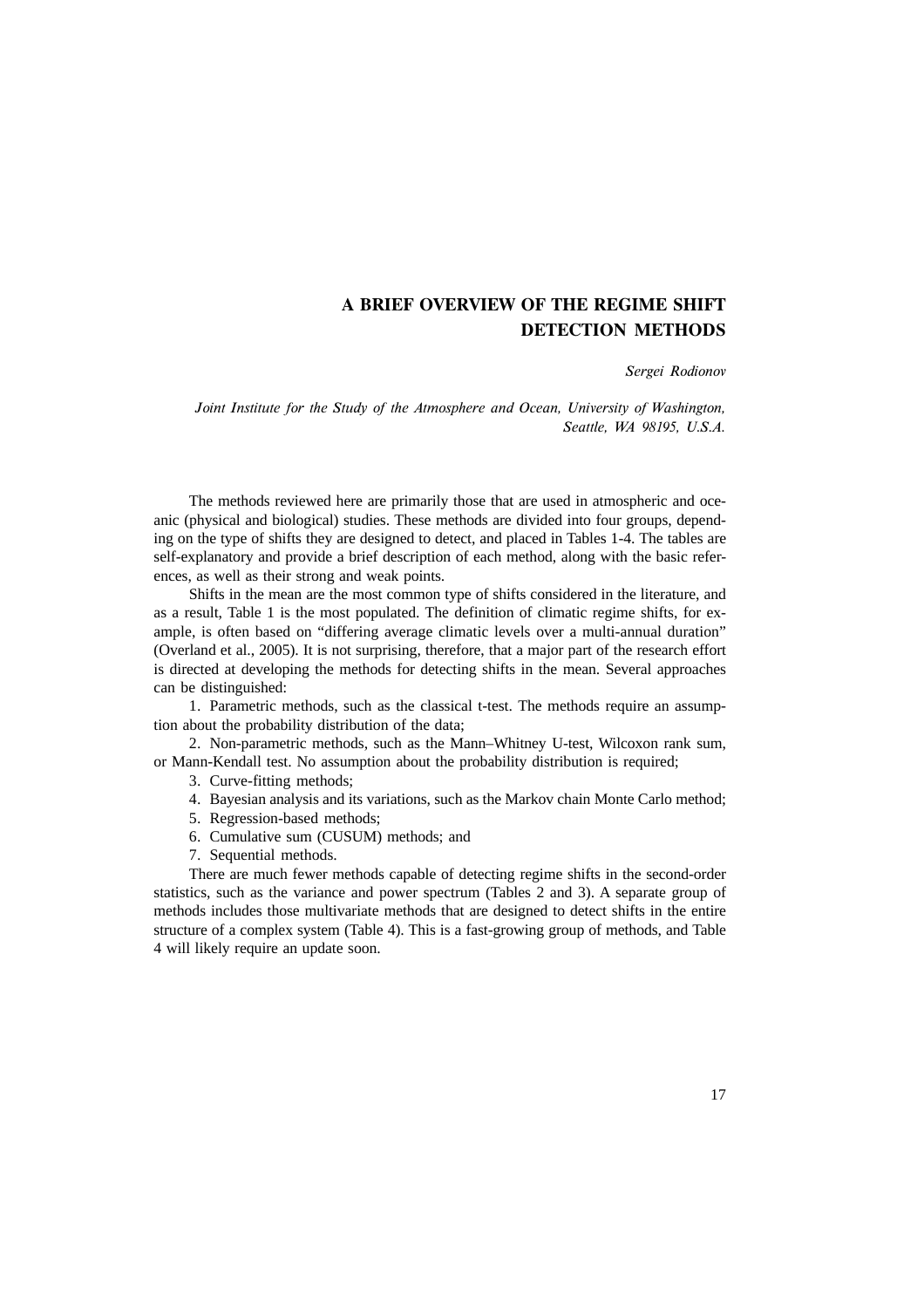*Table 1. Shifts in the mean*

| Method                     | <b>Brief Description</b>                                                                                                                                                                                                                                                                                                                                                                                                                                | Pros                                                                                                                  | Cons                                                                                                                                                                                                                 |
|----------------------------|---------------------------------------------------------------------------------------------------------------------------------------------------------------------------------------------------------------------------------------------------------------------------------------------------------------------------------------------------------------------------------------------------------------------------------------------------------|-----------------------------------------------------------------------------------------------------------------------|----------------------------------------------------------------------------------------------------------------------------------------------------------------------------------------------------------------------|
| Student<br>t-test          | The most commonly used techniques<br>for testing a hypothesis on the basis<br>of a difference between sample<br>means. It determines a probability<br>that two populations are the same<br>with respect to the variable tested.<br>Can be applied sequentially for each<br>data point. The position of a change-<br>point corresponds to the location of<br>the greatest $t$ value exceeding the<br>given threshold (Ducre-Robitaille et<br>al., 2003). | Strong theoretical<br>basis. Robust to<br>the assumption of<br>normality and<br>equality of<br>variances.             | Data-dredging, a<br>problem that<br>arises in testing<br>for change<br>occurring at a<br>specified time<br>(Epstein, 1982).<br>A problem of<br>finding local<br>maxima in the<br>case of a<br>sequential<br>version. |
| Bayesian<br>analysis       | Methods based on this approach<br>differ mainly by the prior<br>distributions specified to represent the<br>other unknown parameters, such as<br>the mean before and after the shift,<br>and the variance of the observations.<br>Some recent methods are presented<br>by Perreault et al. (2000) and Chu and<br>Zhao (2004).                                                                                                                           | Strong theoretical<br>basis. Provides<br>uncertainty<br>estimates of<br>change points and<br>means for<br>predicting. | Requires a<br>mathematical<br>model of the data.<br>A single change-<br>point scenario.                                                                                                                              |
| Mann-<br>Whitney<br>U-test | The test is based on the rank values of<br>the sequence, but can be used in a<br>combination with the windowing<br>technique (Mauget, 2003).                                                                                                                                                                                                                                                                                                            | Strong theoretical<br>basis. Easy to use.                                                                             | The data need to<br>be detrended.<br>Originally<br>designed for<br>detecting a single<br>change-point. The<br>effect of using a<br>variable window<br>is not clear.                                                  |
| Wilcoxon<br>rank sum       | A non-parametric test often used for<br>the homogenization of temperature<br>and precipitation series (Karl and<br>Williams, 1987). Ducre-Robitaille et<br>al. (2003) modified the test in order to<br>identify the most probably position of<br>a change-point, since it was originally<br>based on break positions that were<br>inferred from the metadata.                                                                                           | Strong theoretical<br>basis. Easy to use.                                                                             | The data need to<br>be detrended.<br>Originally<br>designed for<br>detecting a single<br>change-point.<br>Performance of<br>the modified<br>version has not<br>been evaluated.                                       |
| Pettitt test               | A non-parametric test based on the<br>Wilcoxon test (Pettitt, 1979). It can<br>also be derived from the Mann-<br>Whitney U-test.                                                                                                                                                                                                                                                                                                                        | Strong theoretical<br>basis. Easy to use.                                                                             | A single change-<br>point scenario.<br>The data need to<br>be detrended.                                                                                                                                             |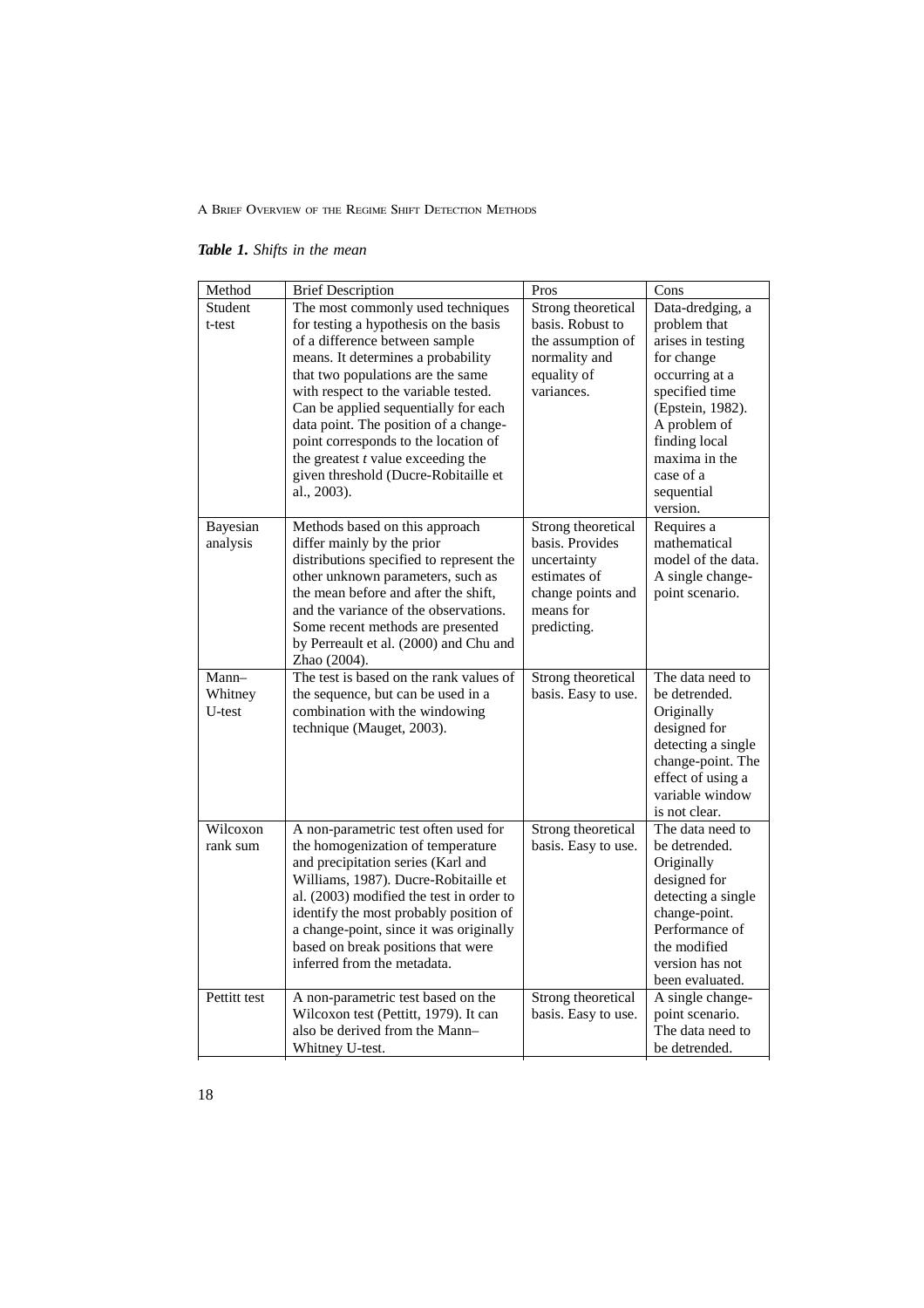## Sergei N. Rodionov

| Method                                      | <b>Brief Description</b>                                                                                                                                                                                                                                                                                                 | Pros                                                                                                                                                                                | Cons                                                                                                                                                                                                  |
|---------------------------------------------|--------------------------------------------------------------------------------------------------------------------------------------------------------------------------------------------------------------------------------------------------------------------------------------------------------------------------|-------------------------------------------------------------------------------------------------------------------------------------------------------------------------------------|-------------------------------------------------------------------------------------------------------------------------------------------------------------------------------------------------------|
| Mann-<br>Kendall test                       | A non-parametric test that falls under<br>the class of rank tests. It is shown to<br>be useful in analysis of abrupt climate<br>changes (Goossens and Berger,<br>1987). Gerstengarbe (1999) presented<br>the shifted sequential version of the<br>test.                                                                  | Strong theoretical<br>basis. The<br>classical version<br>is easy to use.                                                                                                            | The data should<br>not be affected by<br>a trend. A single<br>change-point<br>scenario for the<br>classical version.<br>Not automatic.                                                                |
| Lepage test                                 | A non-parametric test that<br>investigates significant differences<br>between two samples, even if the<br>distributions of the parent populations<br>are unknown. The Lepage statistic is<br>a sum of the squares of the<br>standardized Wilcoxon's and Ansari-<br>Bradley's statistics. Modified by<br>Yonetani (1993). | The test appears<br>to be more<br>statistically<br>powerful than<br>other similar non-<br>parametric tests.                                                                         | A single change-<br>point scenario.<br>Not automatic:<br>requires a visual<br>inspection of the<br>Lepage statistic<br>time series if<br>calculated using<br>the windowing<br>technique.              |
| Standard<br>normal<br>homoge-<br>neity test | A test to detect discontinuity in a<br>standardized time series often called<br>the standard normal homogeneity test<br>(Alexandersson, 1986). The SNHT<br>also has been discussed in a slightly<br>different version in the statistical<br>literature (Hawkins, 1977).                                                  | Performed well in<br>comparison with<br>other similar tests<br>for revealing and<br>dating single and<br>sudden shifts in<br>artificial data<br>(Easterling and<br>Peterson, 1995). | Performance<br>deteriorates when<br>change-points are<br>close together in<br>time or the<br>number of<br>change-points are<br>greater than four<br>(Easterling and<br>Peterson, 1995).               |
| Regression-<br>based<br>approach            | The two-phase regression technique,<br>in which the tested time series is the<br>predictand and time is the predictor. It<br>was introduced by Solow (1987) and<br>later modified by Easterling and<br>Peterson (1995), Elsner et al. (2000),<br>and Lund and Reeves (2002).                                             | Robust,<br>outperforms the<br>SNHT method in<br>the case of<br>multiple change-<br>points.                                                                                          | Does not work if<br>change-points are<br>separated by less<br>than ten points.<br>Less sensitive to<br>small shifts. Often<br>biased toward an<br>excessive number<br>of unobserved<br>change-points. |
| Cumulative<br>deviation<br>test             | The test is based on the adjusted<br>partial sums or cumulative deviations<br>from the mean (Buishand, 1982). A<br>variant of a simple cumulative sum<br>(CUSUM) method (Rebstock, 2002).                                                                                                                                | Simple, easy to<br>use.                                                                                                                                                             | Works with<br>anomalies. Using<br>different base<br>periods may<br>substantially<br>affect the results.                                                                                               |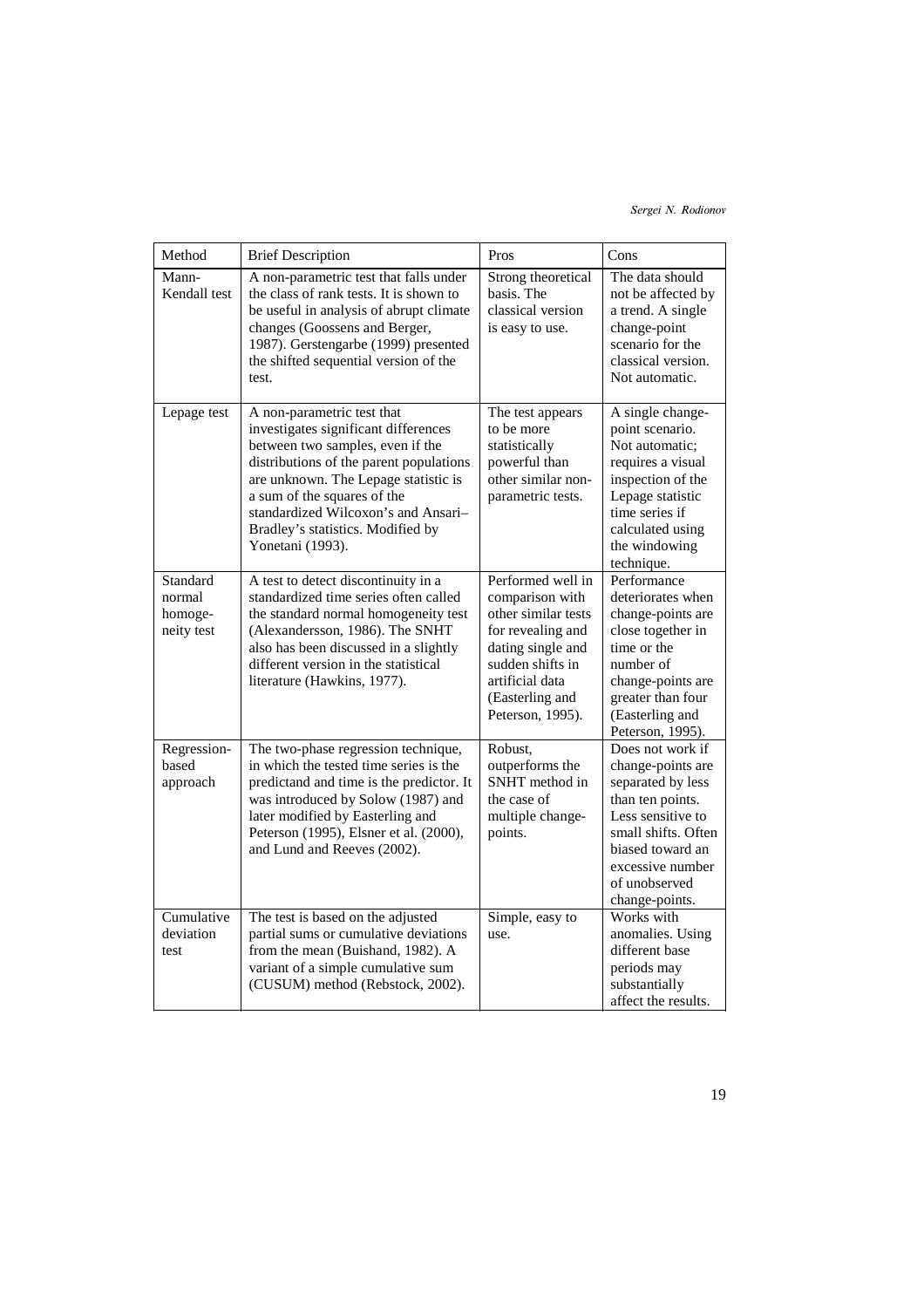| Method                            | <b>Brief Description</b>                                                                                                                                                                                                                                                                                                                        | Pros                                                                                                                                                                                         | Cons                                                                                                                                                                     |
|-----------------------------------|-------------------------------------------------------------------------------------------------------------------------------------------------------------------------------------------------------------------------------------------------------------------------------------------------------------------------------------------------|----------------------------------------------------------------------------------------------------------------------------------------------------------------------------------------------|--------------------------------------------------------------------------------------------------------------------------------------------------------------------------|
| <b>Oerlemans</b><br>method        | The method is based on a comparison<br>of a typical change, prescribed a<br>priori, with an interval of a given time<br>series (Oerlemans, 1978). A break is<br>defined as the ratio of the amplitude<br>of the change to the corresponding<br>rms difference between the typical<br>and observed change.                                       | Can be applied to<br>any time series.<br>Easy to compare<br>the results.                                                                                                                     | Requires the<br>"best-fitting" of a<br>curve that<br>represents an<br>idealized break in<br>the data. A<br>statistical<br>significance test<br>cannot be<br>constructed. |
| Signal-to-<br>noise ratio         | A regime shift ("climatic jump") is<br>defined when the signal-to-noise<br>ration is greater than 1, which is<br>equivalent to the 95% significance<br>level (Yamamoto et al., 1986).                                                                                                                                                           | Simple, easy to<br>use.                                                                                                                                                                      | A single change-<br>point.                                                                                                                                               |
| Intervention<br>analysis          | The method is an extension of Auto-<br><b>Regressive Integrated Moving</b><br>Average (ARIMA) modeling (Box<br>and Tiao, 1975). Wei (1990) provided<br>a detailed review of the method, and<br>Francis and Hare (1994) used it for<br>analysis of Alaska salmon catch<br>records.                                                               | Allows for a<br>quantitative<br>estimate of the<br>statistical<br>significance of<br>step interventions,<br>while accounting<br>for<br>autocorrelation in<br>the time series.                | Typically, the<br>time and type of<br>intervention<br>should be<br>specified in<br>advance.                                                                              |
| Markov<br>chain<br>Monte<br>Carlo | A Bayesian approach using Gibbs<br>sampling (Elsner et al., 2004). The<br>MCMC algorithm consists of two<br>steps. Step 1 uses the entire record to<br>determine candidate change points,<br>and step 2 determines the posterior<br>distributions of the data before and<br>after the candidate change point,<br>ignoring the other candidates. | Strong theoretical<br>basis.                                                                                                                                                                 | Relatively<br>complex.<br>Requires data<br>modeling and a<br>visual inspection<br>of posterior<br>probabilities.                                                         |
| Lanzante<br>method                | An iterative procedure designed to<br>search for multiple change-points. It<br>involves the application of a non-<br>parametric test, related to the<br>Wilcoxon-Mann-Whitney test,<br>followed by an adjustment step<br>(Lanzante, 1996).                                                                                                      | Outperforms the<br>regression-based<br>method of<br>Easterling and<br>Peterson (1995),<br>if the change-<br>points are not too<br>close. Designed to<br>distinguish a shift<br>from a trend. | Performance<br>deteriorates if the<br>change-points are<br>close to each<br>other (separated<br>by less than 25<br>points).                                              |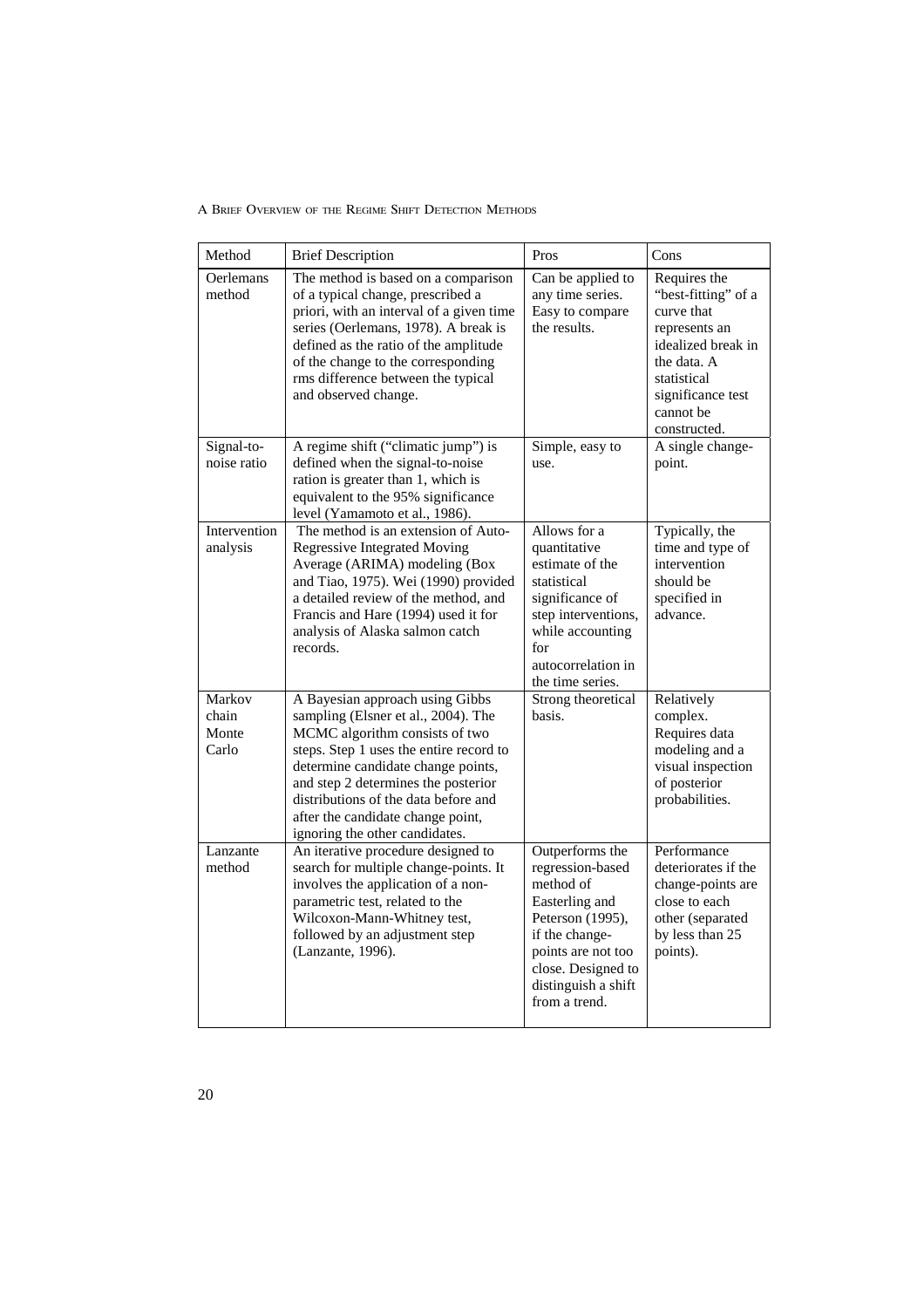## Sergei N. Rodionov

| Method       | <b>Brief Description</b>                                                                        | Pros                                                                                                                                                                                                                   | Cons                                                                                                                                                                    |
|--------------|-------------------------------------------------------------------------------------------------|------------------------------------------------------------------------------------------------------------------------------------------------------------------------------------------------------------------------|-------------------------------------------------------------------------------------------------------------------------------------------------------------------------|
| <b>STARS</b> | A sequential version of the partial<br>CUSUM method combined with the<br>t-test Rodionov, 2004. | Automatic<br>detection of<br>multiple change-<br>points. Signals a<br>possibility of a<br>regime shift in<br>real time.<br>Outperforms the<br>Lanzante method<br>if the shifts occur<br>on a background<br>of a trend. | Requires some<br>experimentation<br>when choosing<br>the probability<br>level and cutoff<br>length. Does not<br>explicitly take<br>into account the<br>autocorrelation. |

*Table 2. Shifts in the Variance*

| Method    | Description                           | Pros               | Cons                |
|-----------|---------------------------------------|--------------------|---------------------|
| Downton-  | The method is somewhat analogous      | No assumptions     | Requires a          |
| Katz test | to that developed by Karl and         | are required about | reference time      |
|           | Williams (1987) to test for           | the frequency      | series with no      |
|           | homogeneities in the mean. It uses a  | distribution.      | potential change-   |
|           | non-parametric bootstrap technique    |                    | points. The         |
|           | to compute confidence intervals.      |                    | change-points       |
|           |                                       |                    | have to be widely   |
|           |                                       |                    | separated (at least |
|           |                                       |                    | 10 years apart).    |
| Rodionov  | Similar to STARS, but based on the    | Automatic          | The method is not   |
| method    | F-test. It is included in the regime  | detection of       | documented yet.     |
|           | shift detection calculator (See the   | multiple change-   | It is still in the  |
|           | method's description in this volume). | points. Signals a  | experimental        |
|           |                                       | possibility of a   | phase.              |
|           |                                       | regime shift in    |                     |
|           |                                       | real time.         |                     |

*Table 3. Shifts in the Frequency Structure*

| Method           | Description                             | Pros               | Cons             |
|------------------|-----------------------------------------|--------------------|------------------|
| <b>Nikiforov</b> | The method is based on ARIMA            | Strong             | A single change- |
| method           | modeling of time series before and      | theoretical basis. | point scenario.  |
|                  | after the shift combined with a         |                    |                  |
|                  | likelihood ratio test (Nikiforov, 1983; |                    |                  |
|                  | Basseville and Nikiforov, 1993). An     |                    |                  |
|                  | application of the method can be found  |                    |                  |
|                  | in Rodionov (1994).                     |                    |                  |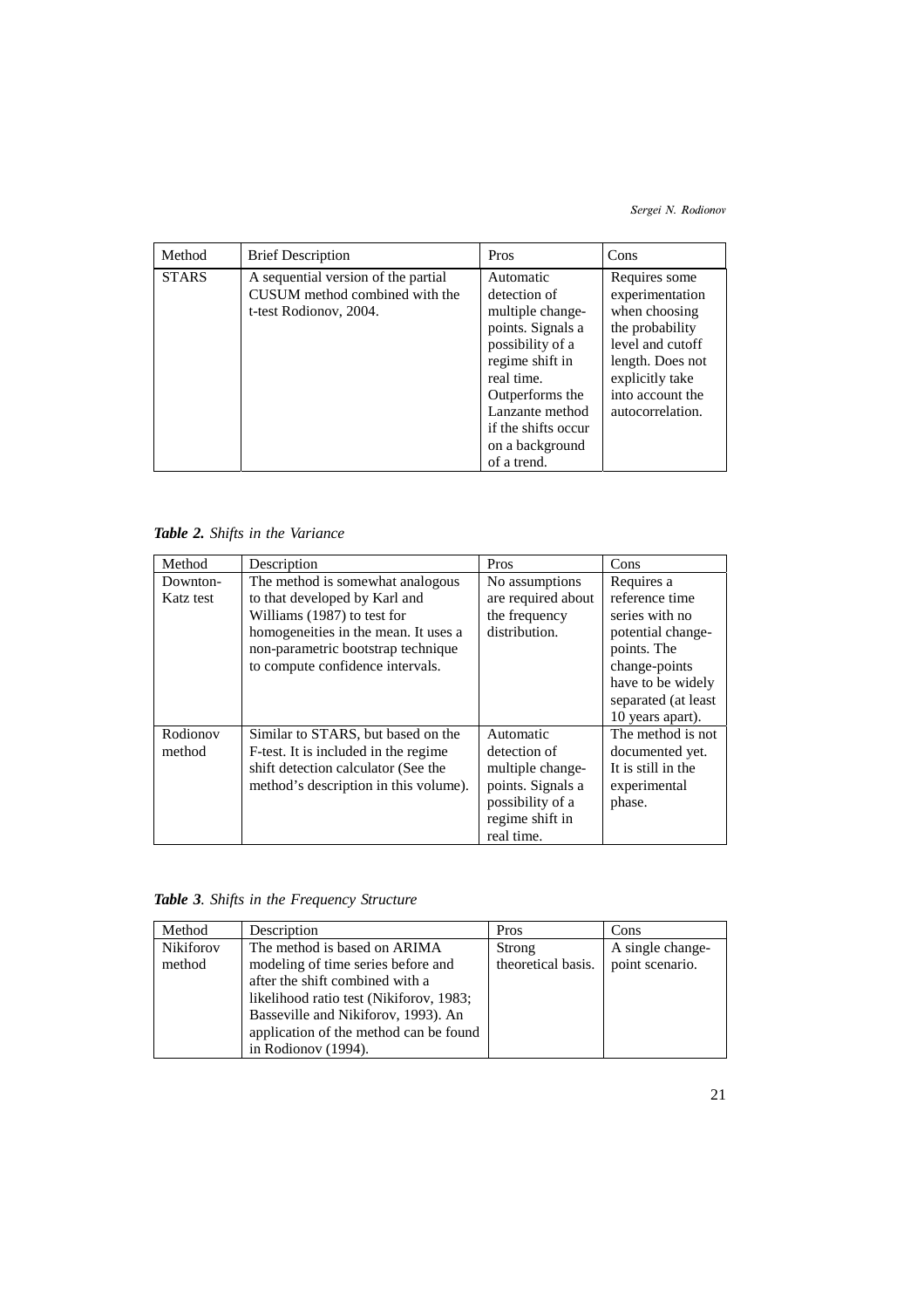*Table 4. Shifts in the System*

| Method      | Description                               | Pros               | Cons               |
|-------------|-------------------------------------------|--------------------|--------------------|
| Principal   | The method is widely used to identify     | Reduces the        | Additional time    |
| component   | coherent patterns of variability among    | dimensionality     | series analysis    |
| analysis    | large sets of time series Von Storch and  | of the data        | methods must       |
|             | Zwiers, 1999; Mantua, 2004). Although     | matrix. Requires   | be used to         |
|             | not a regime shift detection method per   | no a priori        | assess the         |
|             | se, it has been applied to 100 biotic and | assumption         | statistical        |
|             | abiotic time series in the North Pacific  | about candidate    | significance and   |
|             | to analyze the scale of regime shifts in  | regime shift       | character of       |
|             | 1977 and 1989 Hare and Mantua, 2000.      | years.             | temporal           |
|             |                                           |                    | changes in the     |
|             |                                           |                    | PCs.               |
| Average     | An ad hoc composing method that           | Easy to use.       | Requires an a      |
| standard    | creates a single "regime index"           |                    | priori             |
| deviates    | consisting of average standard deviates   |                    | specification of   |
|             | Ebbesmeyer et al., 1991; Hare and         |                    | a regime shift     |
|             | Mantua, 2000; Mantua, 2004.               |                    | date and a sign    |
|             |                                           |                    | reversal of some   |
|             |                                           |                    | time series,       |
|             |                                           |                    | which leads to a   |
|             |                                           |                    | spurious           |
|             |                                           |                    | amplification of   |
|             |                                           |                    | the shift          |
|             |                                           |                    | Rudnick and        |
|             |                                           |                    | Davis, 2003.       |
| Fisher      | An information theory approach using      | Simple and         | Requires a         |
| information | Fisher information as an indicator for    | easily applied to  | careful choice of  |
|             | tracking steady and transient ecosystem   | collections of     | input variables    |
|             | states Fath et al., 2003. The information | time series with   | and their          |
|             | is characterized by a ratio of a system's | many variables.    | weighting.         |
|             | acceleration to its speed along the state |                    | Interpretation of  |
|             | space trajectory.                         |                    | the results is not |
|             |                                           |                    | straightforward.   |
|             |                                           |                    | No means for       |
|             |                                           |                    | assessing the      |
|             |                                           |                    | statistical        |
|             |                                           |                    | significance.      |
| Vector      | A formal statistical approach to          | Relies on          | Requires a large   |
| auto-       | detecting regime shifts in a multivariate | standard           | number of          |
| regressive  | system Solow and Beet, 2005. The          | statistical theory | observations to    |
| method      | regime shift is identified objectively as | to provide a       | fit the model.     |
|             | the point at which the system changes     | significance test. | The results are    |
|             | from one steady state to another. The     | Allows for         | sensitive to the   |
|             | states are described by a vector          | serial             | selection of       |
|             | autoregressive model of the first order.  | dependence in      | variables.         |
|             |                                           | the vector of      | Computationally    |
|             |                                           | time series.       | demanding.         |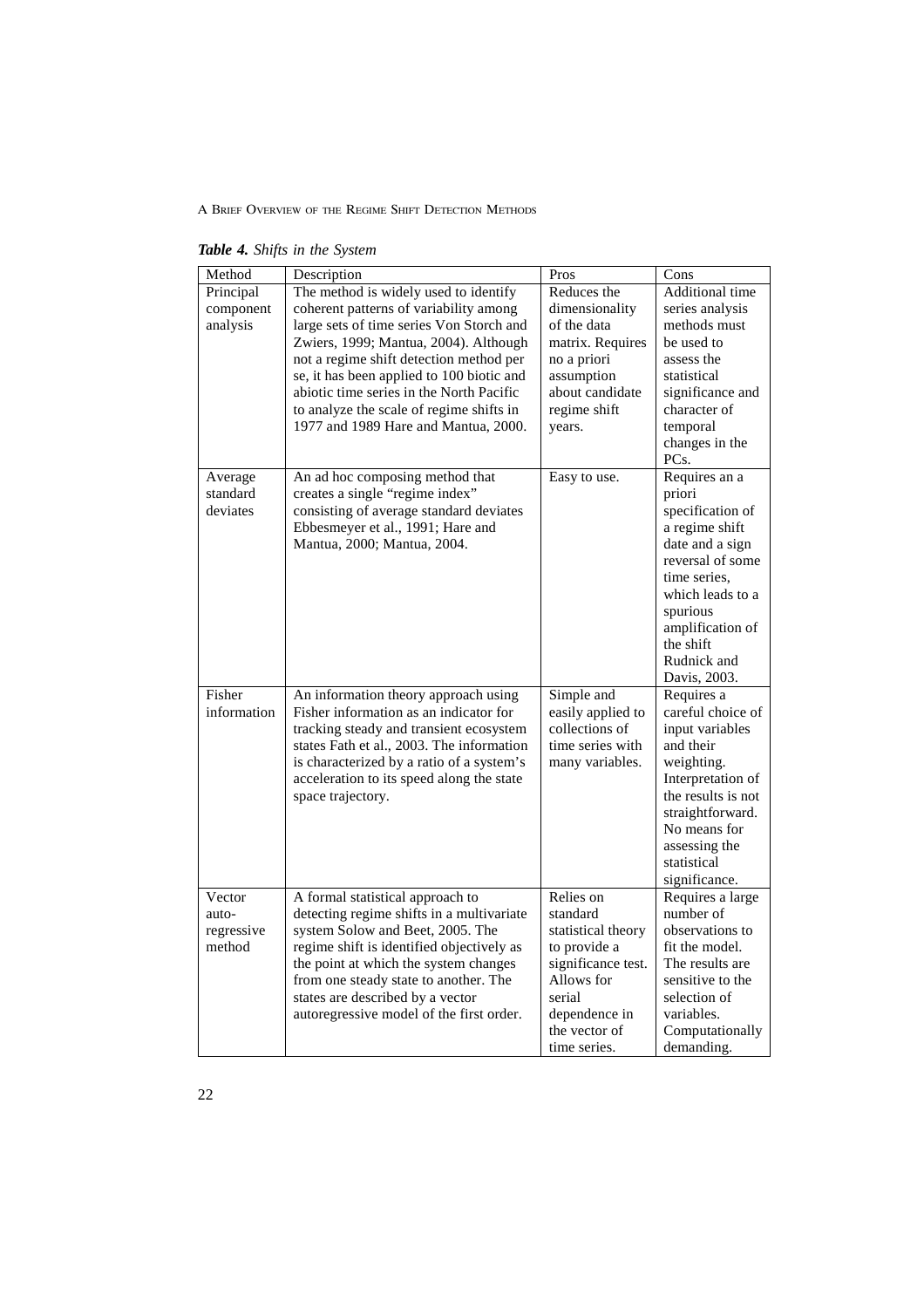#### **References**

Alexandersson, H. (1986). A homogeneity test applied to precipitation data, *J. Climatol.,* 6, 661-675.

- Basseville, M. and I. V. Nikiforov. (1993). *Detection of Abrupt Changes: Theory and Application*, Prentice-Hall, Englewood Cliffs, NJ, 528 pp.
- Box, G. E. P. and G. C. Tiao. (1975). Intervention analysis with applications to economic and environmental problems, *J. Am. Statist. Assoc.,* 70, 70-79.
- Buishand, T. A. (1982). Some methods for testing the homogenety of rainfall records, *J. Hydrol.,* 58, 11-27.
- Chu, P. S. and X. Zhao. (2004). Bayesian change-point analysis of tropical cyclone activity: The central North Pacific case, *J. Climate,* 17, 4893-4901.
- Ducre-Robitaille, J. F., L. A. Vincent, and G. Boulet. (2003). Comparison of techniques for detection of discontinuities in temperature series, *Int. J. Climatol.,* 23, 1087-1101.
- Easterling, D. R. and T. C. Peterson. (1995). A new method for detecting undocumented discontinuities in climatological time series, *Int. J. Climatol.,* 15, 369-377.
- Ebbesmeyer, C. C., Cayan, D. R., Mclain, D. R., Nichols, F. N., Peterson, D. H., and Redmond, K. T. (1991). 1976 step in Pacific climate: Forty environmental changes between 1968-1975 and 1977- 1984. pp. 115-126. In: J.L. Betancourt and V.L. Tharp (Eds.) Proceedings of the 7th Annual Pacific Climate (PACLIM) Workshop, April 1990. California Department of Water Resources. Interagency Ecological Study Program Technical Report 26,126 pp.
- Elsner, J. B., T. Jagger, and X. F. Niu. (2000): Changes in the rates of North Atlantic major hurricane activity during the 20th century, *Geophys. Res. Lett.,* 27, 1743-1746.
- Elsner, J. B., X. Niu, and T. Jagger. (2004). Detecting Shifts in Hurricane Rates Using a Markov Chain Monte Carlo Approach, *J. Climate,* 4, 2652-2666.
- Epstein, E. S. (1982). Detecting climate change, *J. Appl. Meteorol.,* 21, 1172.
- Fath, B. D., H. Cabezas, and C. W. Pawlowski. (2003). Regime changes in ecological systems: an information theory approach, *J Theor. Biol.,* 222, 517-530.
- Francis, R. C. and S. R. Hare. (1994). Decadal-scale regime shifts in the large marine ecosystems of the Northeast Pacific: a case for historical science, *Fish. Oceanogr.,* 3, 279-291.
- Gerstengarbe, F. W. W. (1999). Estimation of the beginning and end of recurrent events within a climate regime, *Climate Research,* 11, 97-107.
- Goossens, C. and A. Berger. (1987). How to recognize an abrupt climatic change? *Abrupt Climatic Change: Evidence and Implications*, W. H. Berger and L. D. Labeyrie, Eds., Kluwer Academic Publishers, Dordrecht, 31-46.
- Hare, S. R. and N. J. Mantua. (2000). Empirical evidence for North Pacific regime shifts in 1977 and 1989, *Progr. Oceanog.,* 47, 103-146.
- Hawkins, P. M. (1977). Testing a sequence of observations for a shift in random location, *J. Am. Statist. Assoc.,* 73, 180-185.
- Karl, T. R. and C. W. Jr. Williams. (1987). An approach to adjusting climatological time series for